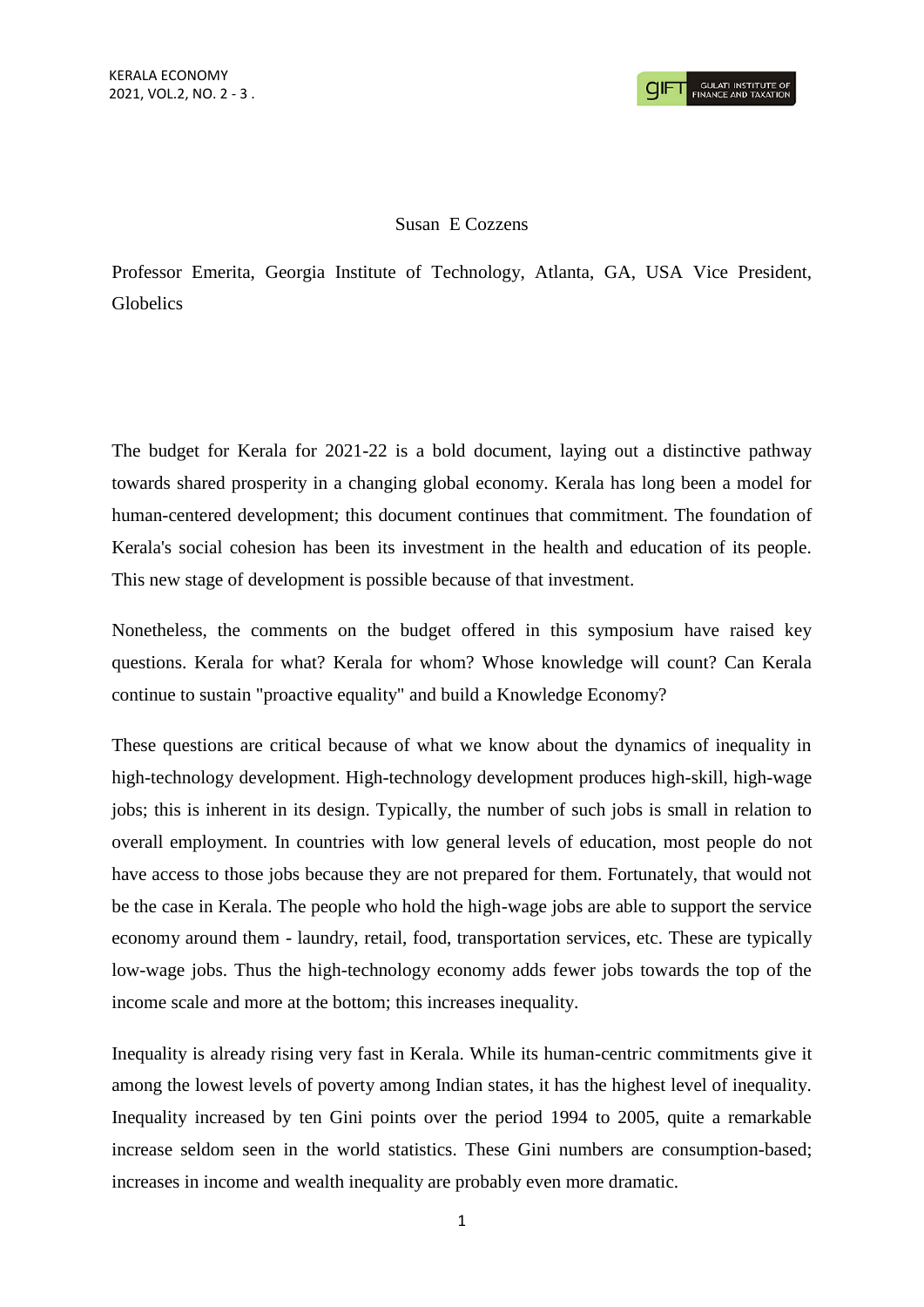KERALA ECONOMY

There are some key elements in the knowledge economy strategy for Kerala that will help to protect social cohesion in the face of these income and wealth dynamics. The commitment to preventing a digital divide is one. Additionally, and perhaps surprisingly, the expectation that knowledge economy work will often be done from home is another, in ways that might not be immediately apparent. When people can do their high-wage jobs on a distributed basis, they will also support local businesses with their spending. Neighborhoods can maintain a mixedincome, mixed-use character. Mixed-income neighborhoods make it easier to maintain highquality public schools for everyone; high-income families are less likely to flee into private schools and low-income families have access to the education that underpins social mobility. Children from different kinds of households go to school together, know each other, and are more likely to participate as equals in "the democratic project of Kerala." I am sure from everything I have heard today is that Kerala does not want to bifurcate.

In building a distinctively Kerala knowledge economy, some other lessons from the state's history are important to keep in mind. Local, craft knowledge has long been a font of innovation in Kerala, like the knowledge of farming and fishing. This will not only be important in bottom-up innovation in the informal economy of the state, but also needs to be combined with more formal knowledge. Innovation that is suited to a broad range of economic circumstances is generated best when people solve problems using expert and local knowledge together. Kerala's egalitarian social environment should be rich soil for this type of growth.

The massive investment in infrastructure that appears in the budget can also be the site of distinctive innovations. For example, Kerala's water supply is under stress, in ways that other regions are also experiencing. Inventing and implementing ways to address such challenges could be marketed elsewhere by Kerala-based enterprises. Likewise with innovations in energy, health, and transportation that is suited to Kerala's conditions. These can result in products that can be exported to markets that European and American firms do not understand, along with the approach of adapting them locally through local knowledge and experience.

Through all these steps forward in shared innovation and shared prosperity, wealth will accumulate. It is essential to "the democratic project" of Kerala to keep the wealthy in. On the one hand, Kerala's leaders should keep a close watch on tax structures, to make sure that the new wealth that accumulates is shared back into the kinds of investments in people that have